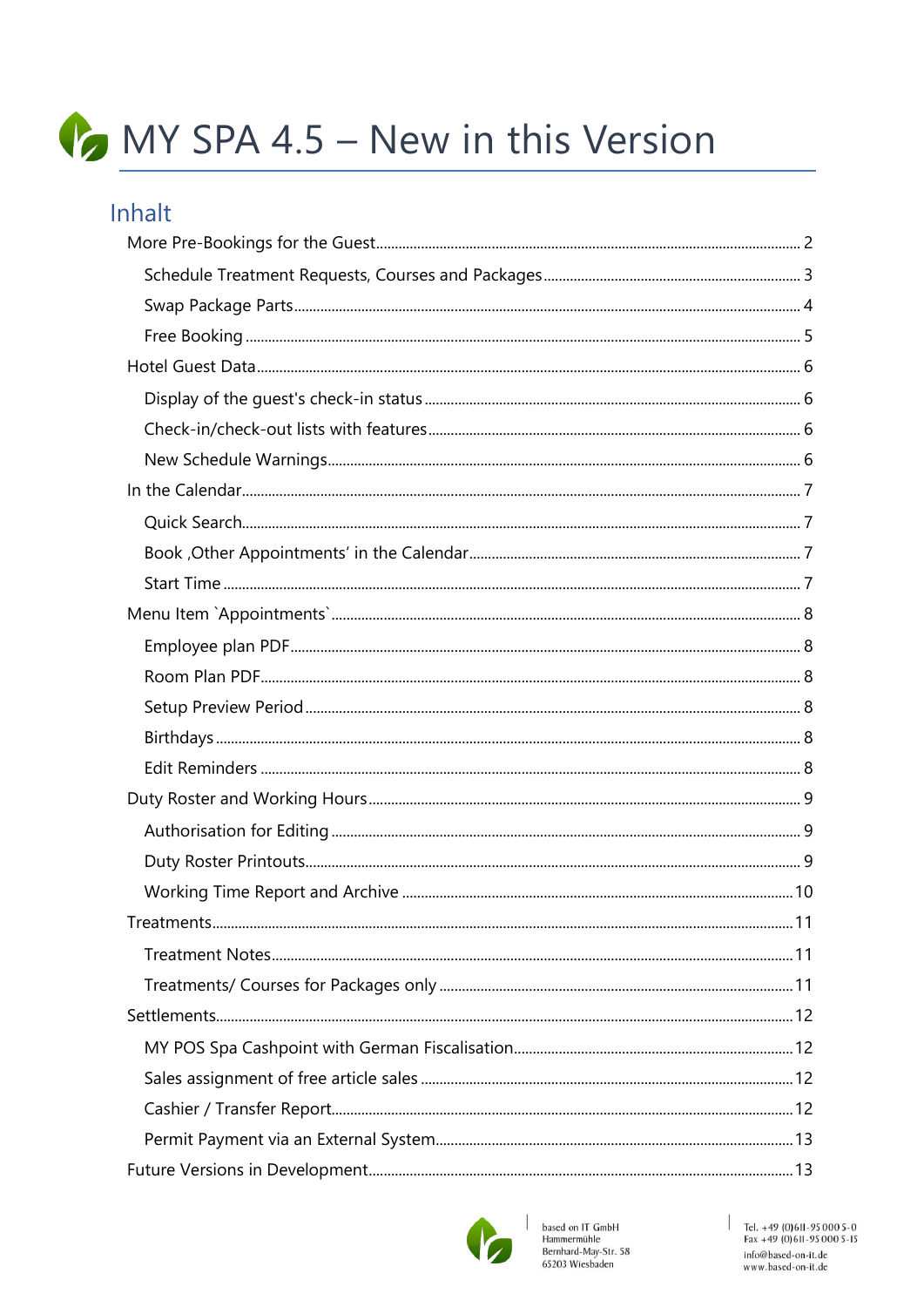# <span id="page-1-0"></span>More Pre-Bookings for the Guest

In addition to treatment requests, packages and courses can now also be pre-booked for a guest in the customer mask, and thus quickly added to the list of pre-bookings. This booking method is particularly suitable for receptionists who would like to include additional services for the guest when making the hotel reservation.

| Appointments                                                                 | New Booking              | Scheduler                                | Customers      | Main Settings             | Reporting       | $\mathbf{i}$<br>10 %<br><b>d</b>                                      |
|------------------------------------------------------------------------------|--------------------------|------------------------------------------|----------------|---------------------------|-----------------|-----------------------------------------------------------------------|
| User "Gedeck, Martina"                                                       |                          |                                          |                |                           |                 |                                                                       |
|                                                                              | <b>Start Search</b>      | <b>Extended Search</b>                   | <b>New</b>     | <b>Hotelguest Search</b>  | To be Forgotten |                                                                       |
| Salutation                                                                   | <b>Mrs</b>               |                                          |                | Title                     |                 |                                                                       |
| <b>First Name</b>                                                            | Martina                  |                                          |                | <b>Last Name</b>          | Gedeck          |                                                                       |
| <b>Street</b>                                                                |                          | Neue Bergstrasse 2                       |                | ZIP / City                | 47110 Hamburg   |                                                                       |
| Country                                                                      |                          |                                          |                | <b>Guest Profile ID</b>   | 63322           |                                                                       |
| <b>Birthday</b>                                                              | 06/10/2020               |                                          |                | Language                  | german          |                                                                       |
| Group                                                                        | Jahresabo                |                                          |                | <b>Reminder Date</b>      | 06/23/2020      |                                                                       |
| <b>Active</b>                                                                | ☑                        |                                          |                | <b>Keep personal data</b> |                 |                                                                       |
| Comment                                                                      |                          | Offer new annual subscription            |                |                           |                 |                                                                       |
| <b>Username</b>                                                              |                          |                                          |                | <b>Last Activity</b>      |                 | 07/28/2020 (17:38:58)                                                 |
| + More Contact Data<br>+ Account Data<br>Edit<br>Print PDF S CSV Export<br>閄 | <b>Back</b><br>Anonymize | Prebook                                  | Prebook Course | Book Package              | Book Article    | <b>Print Appointments</b>                                             |
|                                                                              |                          | Appointment<br><b>B</b> <sub>R</sub> Pay |                |                           |                 | Mail Appointments<br>Proof of Performance<br><b>Print Certificate</b> |

By clicking on one of the buttons, a new booking mask opens, in which you can note the various wishes of the guest for the desired stay:

If a hotel system is connected, upcoming stays are offered, from which you can choose one to suit your needs. However, you can also reserve wishes for a guest without a hotel reservation.

| Hotel Reservation:               | No reservation assigned $\smile$       |                                      |                                 |                                 |   |
|----------------------------------|----------------------------------------|--------------------------------------|---------------------------------|---------------------------------|---|
| Type: Treatment $\sim$           | Category:<br>$\checkmark$              | Search:                              |                                 |                                 |   |
| <b>Results:</b><br><b>Booked</b> | <b>Treatment</b>                       | <b>Stay</b>                          | Price                           |                                 |   |
| 06/10/2020                       | Aloe Vera Face Mask 10<br>$min (+0+5)$ |                                      | 5.00 EUR                        | $\Box$<br>島                     |   |
| 06/10/2020                       | Ayurveda Massaging 60<br>$min (+0+10)$ |                                      | 70.00 EUR                       | b.                              |   |
| Ayurveda 30 min<br>40.00 EUR     | Avurveda 60 min<br>70.00 EUR           | Avurveda 90 min<br>100.00 EUR        | Avurveda 120 min<br>120.00 EUR  | Enthaar, A 20 min<br>95.95 EUR  |   |
| Aloe Face 10 min<br>5.00 EUR     | Aloe Face 20 min<br>10.00 EUR          | Antistress 30 min<br>55.00 EUR       | Body Pack 75 min<br>75,90 EUR   | Coconut Dr 75 min<br>89,50 EUR  |   |
| Collagen E 20 min<br>25.00 EUR   | Collagen F 60 min<br>60.00 EUR         | Depil. B. 20 min<br>16.00 EUR        | Depil. L. 40 min<br>40.00 EUR   | Finzel - Ju 60 min<br>0.00 EUR  |   |
| Express Ma 15 min<br>8.00 EUR    | Firming AI 45 min<br>50.00 EUR         | Heaven for Tw  110 min<br>250,00 EUR | Hibisk Ma 15 min<br>15,00 EUR   | Hibisk Ma 10 min<br>10.00 EUR   |   |
| Hibisk, Ma 20 min.<br>20,00 EUR  | Hibisk, Ma 5 min<br>5.00 EUR           | Hot Stone 30 min<br>49,00 EUR        | Hot Stone 45 min<br>69,00 EUR   | Indian Hea 30 min<br>40,00 EUR  |   |
| Intensiv M 60 min                | Khanya 75 min<br>89.00 EUR             | Kids Massa 20 min<br>25.00 EUR       | Lomi Lomi 120 min<br>120.00 EUR | Love is in 60 min<br>200.00 EUR | ٧ |



based on IT GmbH Hammermühle Bernhard-May-Str. 58 65203 Wiesbaden

Tel. +49 (0) 6II-95 000 5-0<br>Fax +49 (0) 6II-95 000 5-15 info@based-on-it.de www.based-on-it.de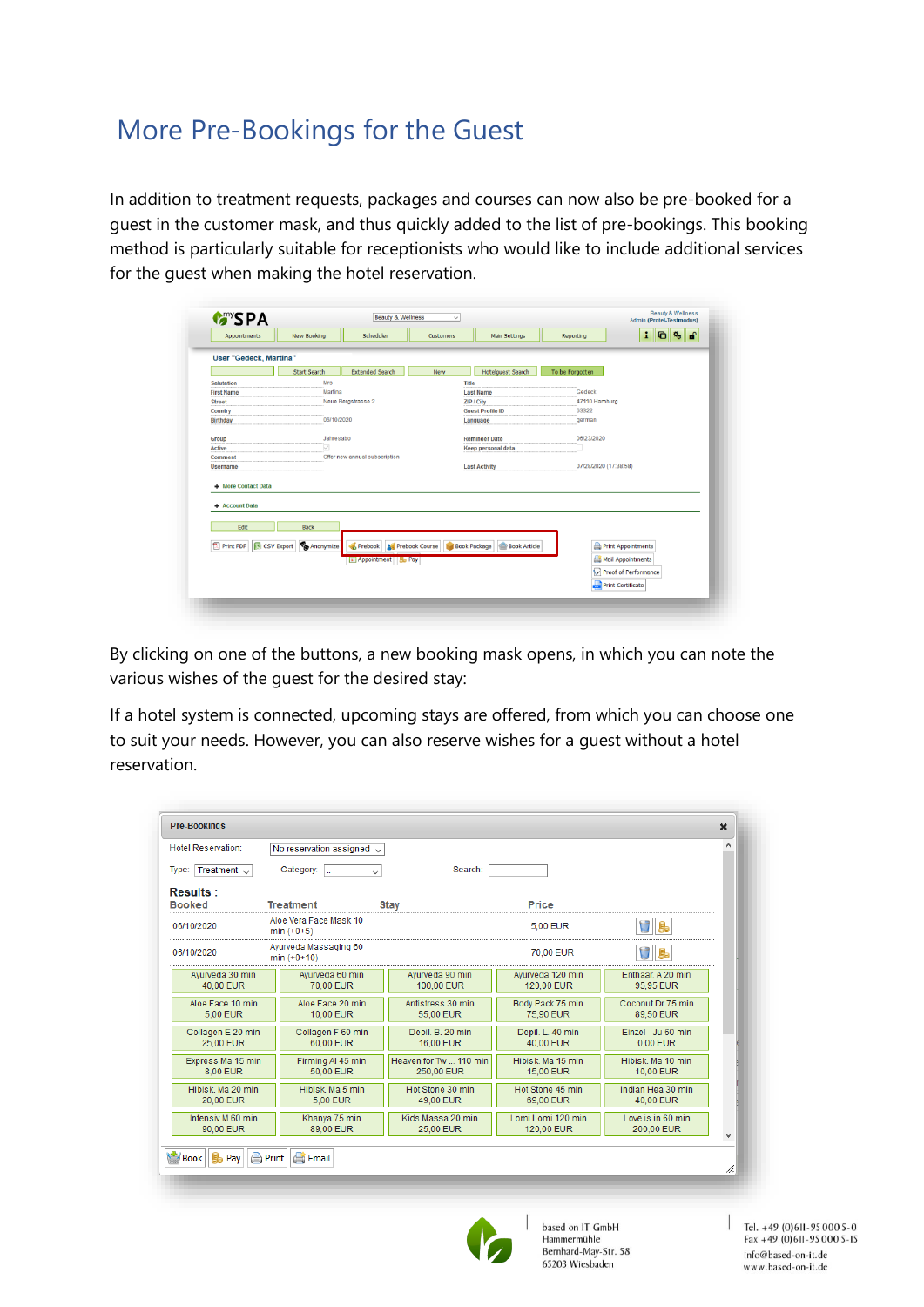Within this mask you can change the 'type' without leaving the mask: between treatment, course, package, article.

You can settle the reservations directly or print a confirmation. However, printing the regular MY SPA appointment form for the guest will show undermined treatments without an appointment. We will be happy to create individual templates for you, in which we will attractively show the pre-booked services and packages (we charge for these services on a time basis).

#### <span id="page-2-0"></span>Schedule Treatment Requests, Courses and Packages

The list of pre-bookings for a guest can now be sorted by stay, but can also be limited to a specific arrival period.

| Appointments              | New Booking   | Scheduler              | Customers                       | Main Settings |
|---------------------------|---------------|------------------------|---------------------------------|---------------|
| <b>Treatment Requests</b> |               |                        |                                 |               |
| All Requests              | Open Packages | Closed Packages        |                                 |               |
| <b>Arrival:</b>           |               | $\overline{u}$<br>till | $\blacksquare$<br><b>Guest:</b> |               |
| <b>Reservation:</b>       |               |                        | Room:                           |               |
| Package Name:             |               |                        |                                 |               |
| Search                    |               |                        |                                 |               |

In the list of pre-bookings, we display not only the stored guest commentary but also, depending on the configuration, the notes from your hotel system.

For connected hotel systems that do not book fellow travellers by name, but create them with a number of accompanying persons or as 'Mr. and Mrs. Miller', the appointment allocation of package applications and pre-booked applications is possible at parallel times via the appointment search of the 'green areas'. The prerequisite is that you deselect the option , Multi-Appointment Check' in the shop data.

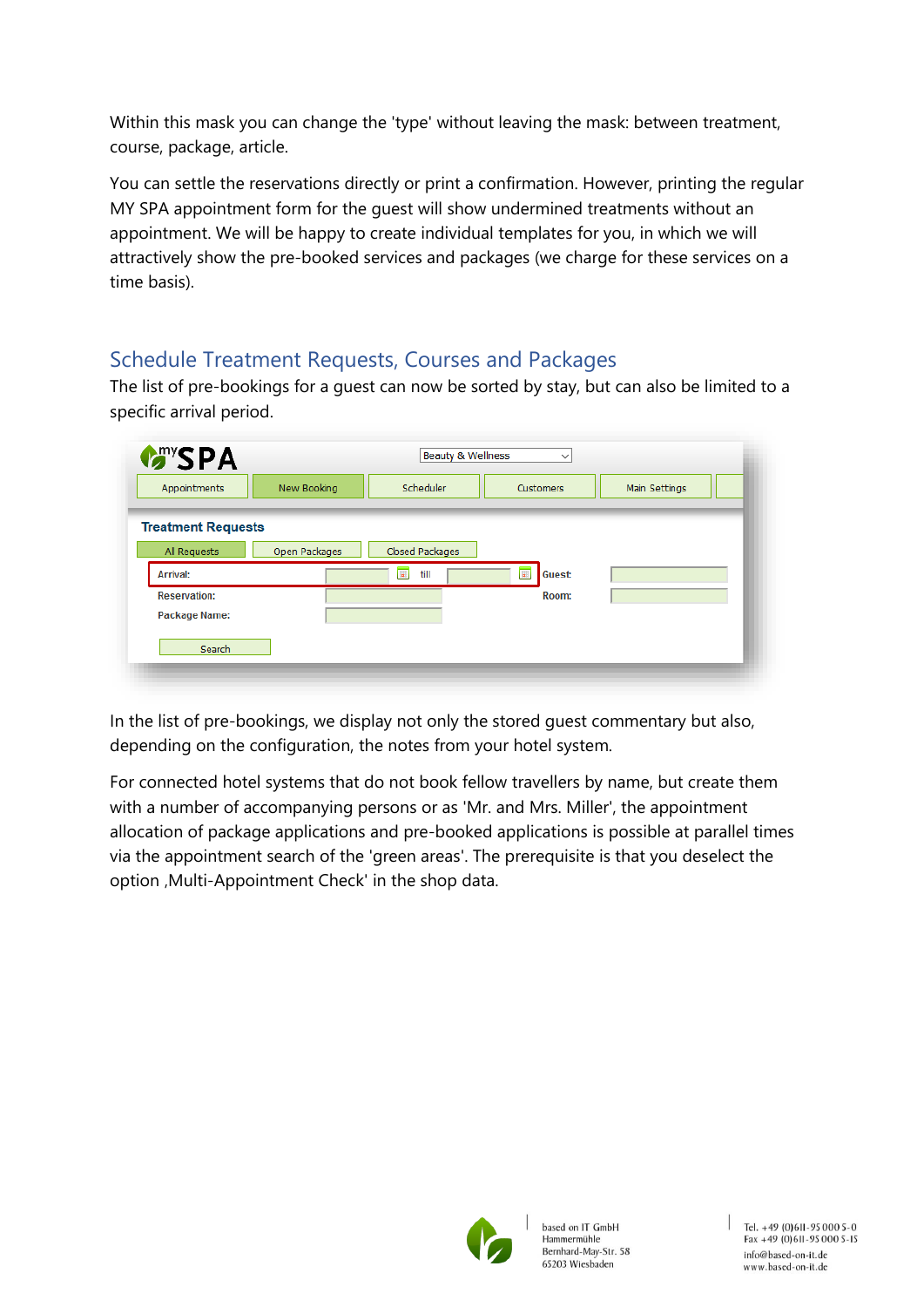#### <span id="page-3-0"></span>Swap Package Parts

Now it is possible to exchange services for packages booked in MY SPA as well as for arrangements sent by the hotel system:

|                                              | Name<br><b>Stay</b> | Laura Badenheimer                                     |           |                      |
|----------------------------------------------|---------------------|-------------------------------------------------------|-----------|----------------------|
|                                              | <b>Reserved</b>     | <b>Treatment</b>                                      | Price     | Edit                 |
|                                              | 07/01/2020          | Aktiv & Verwöhnen: Skikurs 30 min (+15+15)            | 35,71 EUR | 固り                   |
|                                              | 07/01/2020          | Aktiv & Verwöhnen: Skikurs 30 min (+15+15)            | 35,71 EUR | <b>EO</b>            |
|                                              | 07/01/2020          | Aktiv & Verwöhnen: Ayurveda Massaging 120 min (+0+10) | 28,58 EUR | 回り馬                  |
|                                              |                     |                                                       | 35,71 EUR | Replace Package Part |
| Swap a package part for the same price       |                     | $\pmb{\times}$                                        | 35,71 EUR | 固り                   |
| Intensiv Massage 45 min (+5+5)<br>Change it! | $\checkmark$        |                                                       |           |                      |

You can find this function under 'New booking' -> 'Pre-bookings', as well as in the customer mask, as long as the package service has not yet been scheduled. The change to the included partial service is noted in MY SPA, the price remains unchanged.

The authorization to exchange package partial services is linked to a new employee authorization, which you can assign in the employee master data.

| <b>Appointment Overlaps</b>        |  |
|------------------------------------|--|
| <b>Authorized for Prize Change</b> |  |
| <b>Authorized fo Package Swap</b>  |  |

Any surcharges must be added manually during hotel billing - either as an article, as a

manual price change in the MY SPA package or in the hotel system. Please note: the hotel system is notified that the service originally sent from there has been performed!

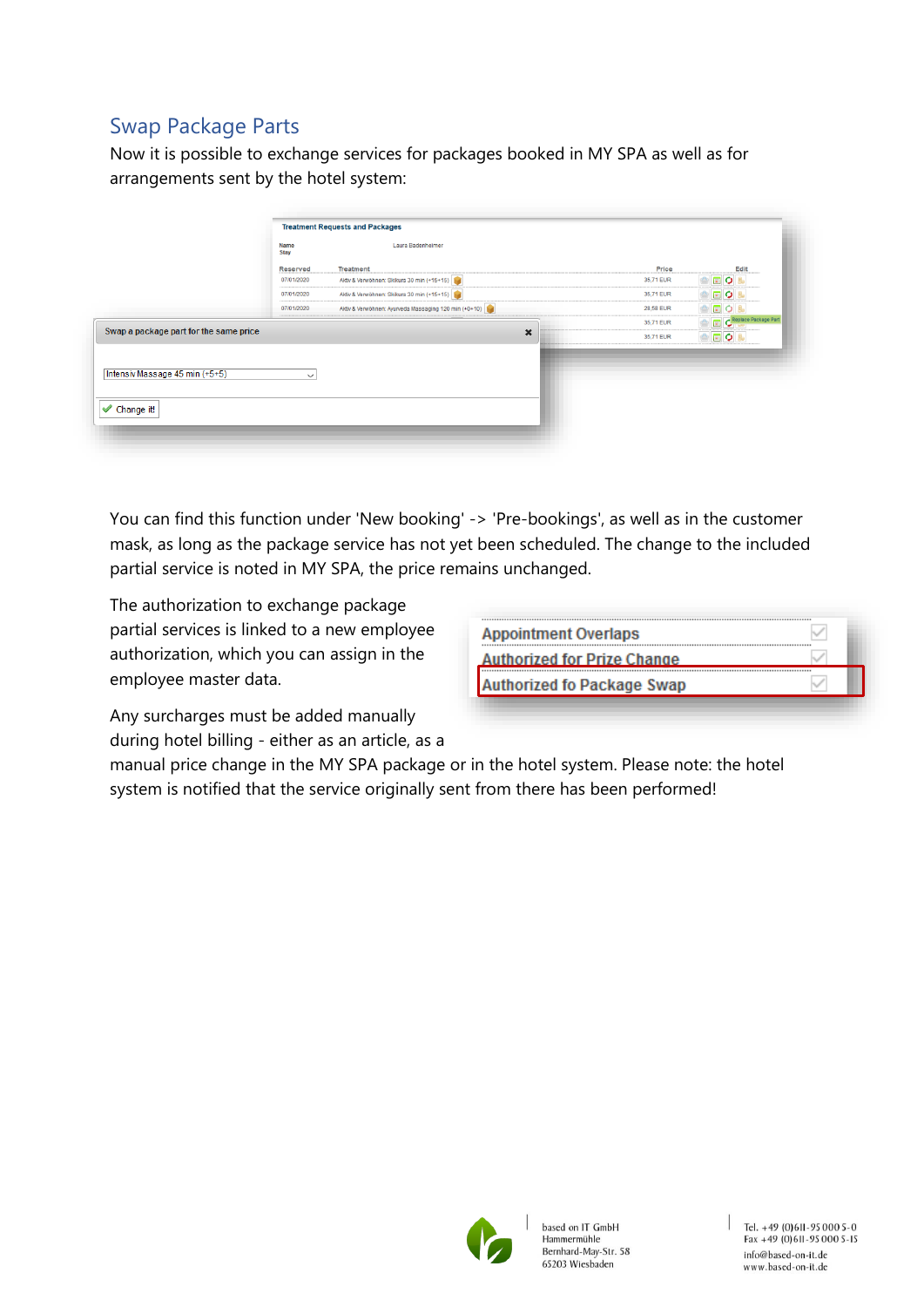#### <span id="page-4-0"></span>Free Booking

 $\mathcal{F}$  This function allows you to switch off all validations of qualification and working time for employees and rooms at short notice when selecting an appointment to search for a free date.

This type of appointment booking requires precise knowledge and must therefore be released explicitly for employees who do not have the highest authorization level.:

| <b>Authorized for Prize Change</b> |                                                                                                                                                                          |
|------------------------------------|--------------------------------------------------------------------------------------------------------------------------------------------------------------------------|
| <b>Authorized fo Package Swap</b>  |                                                                                                                                                                          |
| <b>Authorized for Free Booking</b> |                                                                                                                                                                          |
| Minimum Treatment/Course Rev       | With this authorization, the employee can plan dates for which<br>the check is skipped according to qualifications, working times, or other dates.<br><b>APRIL APRIL</b> |

After enabling the authorization, you will find the icon in all appointment booking views, which extends the booking options when activated.

Clicking on the icon expands the offer, the icon is highlighted in red.

| You will find the option when  |                        | <b>Create a Booking</b>      |                                            |                               |                                    |                        |                                                          |
|--------------------------------|------------------------|------------------------------|--------------------------------------------|-------------------------------|------------------------------------|------------------------|----------------------------------------------------------|
| booking an appointment in      |                        | Treatment                    | Other Appointment                          |                               |                                    |                        |                                                          |
| the calendar:                  |                        | Treatment                    | $\cdots$                                   |                               |                                    | $\checkmark$           |                                                          |
| When assigning                 |                        |                              | Room/Ressource                             |                               |                                    |                        |                                                          |
| appointments for pre-          |                        |                              | <b>Treatment Request: Fix a date</b>       |                               |                                    |                        |                                                          |
| bookings and via the           |                        |                              |                                            |                               |                                    |                        |                                                          |
| 'Move/Replace' function in the |                        |                              |                                            | Treatment: Hot Stone 30 min v | Select Specialist v                | Select Room v          | 契                                                        |
| appointment detail:            |                        |                              |                                            |                               |                                    |                        |                                                          |
|                                |                        |                              |                                            |                               |                                    |                        |                                                          |
| Via New                        | <b>MANYSPA</b>         |                              | <b>Beauty &amp; Wellness</b>               | $\checkmark$                  |                                    |                        | <b>Beauty &amp; Wellness</b><br>Admin (Protel-Testmodus) |
| booking                        | Appointments           | New Booking                  | Scheduler                                  | Customers                     | <b>Main Settings</b>               | Reporting              | $ G $ % $f$<br>i.                                        |
| Treatment:                     | <b>MY SPA:: New Ap</b> | Appointment                  | Ayurveda Massaging 3 v   Select Specialist |                               | $\vee$ Select Room<br>$\checkmark$ |                        | $\frac{20}{31}$ ><br>雦                                   |
|                                | Monda<br>07/27/20      | Course                       | Wednesday<br>020<br>07/29/2020             | Thursday<br>07/30/2020        | Friday<br>07/31/2020               | Saturday<br>08/01/2020 | Sunday<br>08/02/2020                                     |
|                                | <b>11 AM</b>           | Pre-Bookings<br>Package Sale |                                            |                               |                                    |                        | A                                                        |
|                                |                        |                              |                                            |                               |                                    |                        |                                                          |

Only the general opening hours and appointments already occupied by treatments form the maximum scope of bookability.

Appointments that have been created freely are marked with the magic wand icon in the calendar. They can only be moved appropriately in the calendar by Drag & Drop.





based on IT GmbH Hammermühle Bernhard-May-Str. 58 65203 Wiesbaden

Tel. +49 (0)611-95 000 5-0<br>Fax +49 (0)611-95 000 5-15 info@based-on-it.de www.based-on-it.de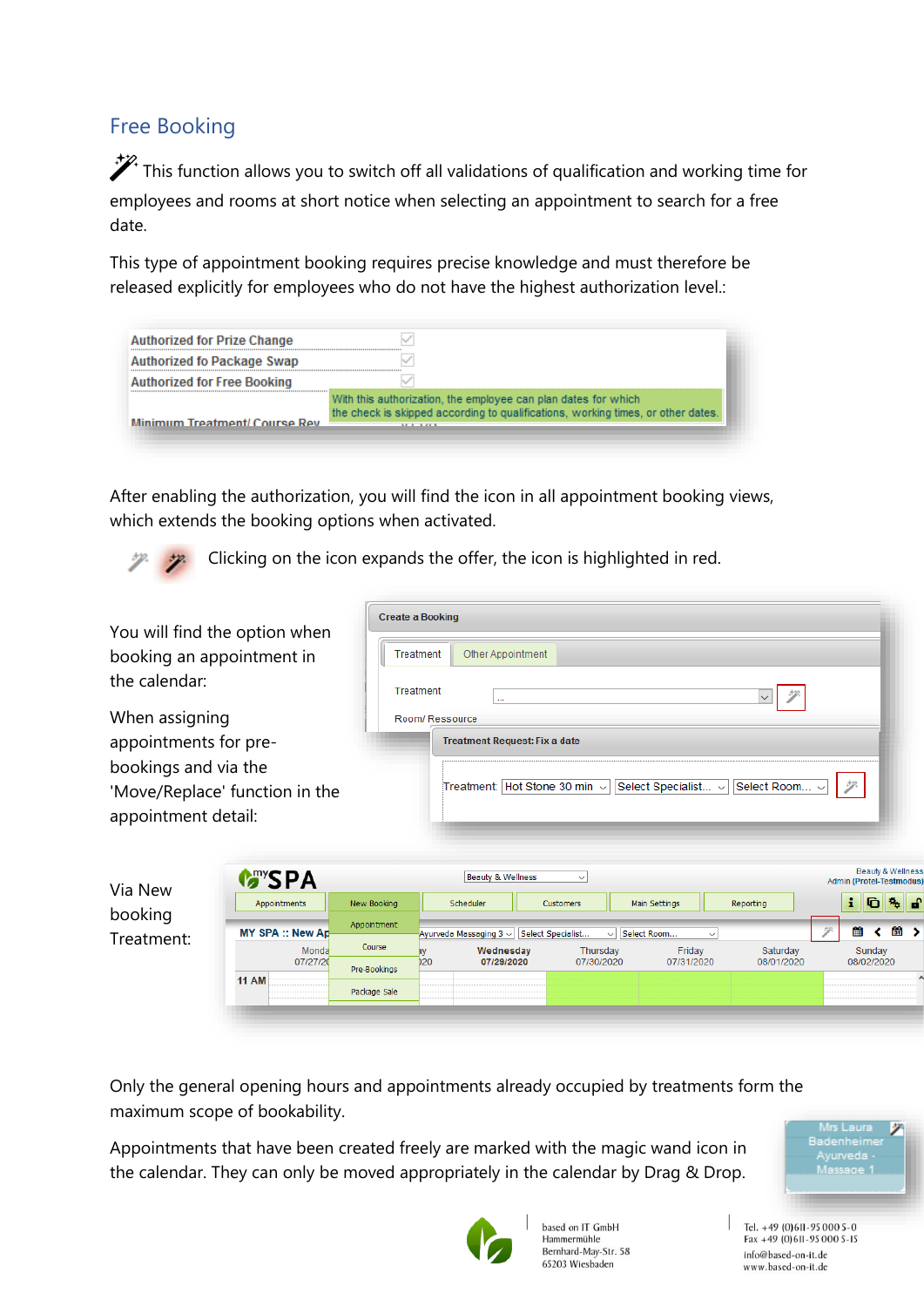# <span id="page-5-0"></span>Hotel Guest Data

#### <span id="page-5-1"></span>Display of the guest's check-in status

You can check the status 'CI' for Checked-in by moving the mouse over the hotel system icon at the guest name. In addition, we now show the status in the guest's appointment calendar.

#### <span id="page-5-2"></span>Check-in/check-out lists with features

On the `Appointment` page you can see the Checkin's for the upcoming days. There the guest names are marked, for which wishes or appointments have already been accepted. Click on the guest name to jump to their customer file.

Hotel guests who are not yet known in MY SPA 四毒 can be added and entered as customers by clicking on the button.

| 61 - Herr Dr. Timo Sauer<br>Heaven for Two - Paar- Wellness |                                                                             |
|-------------------------------------------------------------|-----------------------------------------------------------------------------|
| Datum:<br>Uhrzeit:                                          | 16.06.2020<br>14:00 - 16:00 (110 Minuten)                                   |
| Gast                                                        | Herr Dr. Timo Sauer (61)<br>Aufenthalt: Checked-in: 05.06.2020 - 05.07.2020 |
| Leistung:                                                   | Heaven for Two 110 min (250,00<br>EUR)                                      |

| <b>Check-Ins</b><br>- |                               |
|-----------------------|-------------------------------|
| <b>Guest</b>          | <b>RoomNotes</b>              |
| <br><b>Today</b>      |                               |
|                       |                               |
|                       |                               |
|                       |                               |
|                       | Create a MY SPA Guest Profile |
| 27.06.2020            |                               |
|                       |                               |
|                       |                               |
|                       |                               |

#### <span id="page-5-3"></span>New Schedule Warnings

Additional types of appointment conflicts with the hotel reservation are now shown. Also those resulting from postponed stays and deleted arrangements, if appointments have already been made for them.

You will find information on this if you move the mouse over the warning triangle which is shown in all appointment lists at the customer and in the appointment overview. In the calendar these appointments are surrounded by a blue frame.

|            | No.    | <b>Treatment</b>                             | <b>Specialist</b>         |
|------------|--------|----------------------------------------------|---------------------------|
| 08/10/2020 | $-113$ | Bio-Release-Massage Teilkörper 25 min (+0+5) | Anja Röhrs                |
|            |        |                                              | Reservation was cancelled |



based on IT GmbH Hammermühle Bernhard-May-Str. 58 65203 Wiesbaden

Tel. +49 (0)611-95 000 5-0  $Fax + 49(0)611 - 950005 - 15$ info@based-on-it.de www.based-on-it.de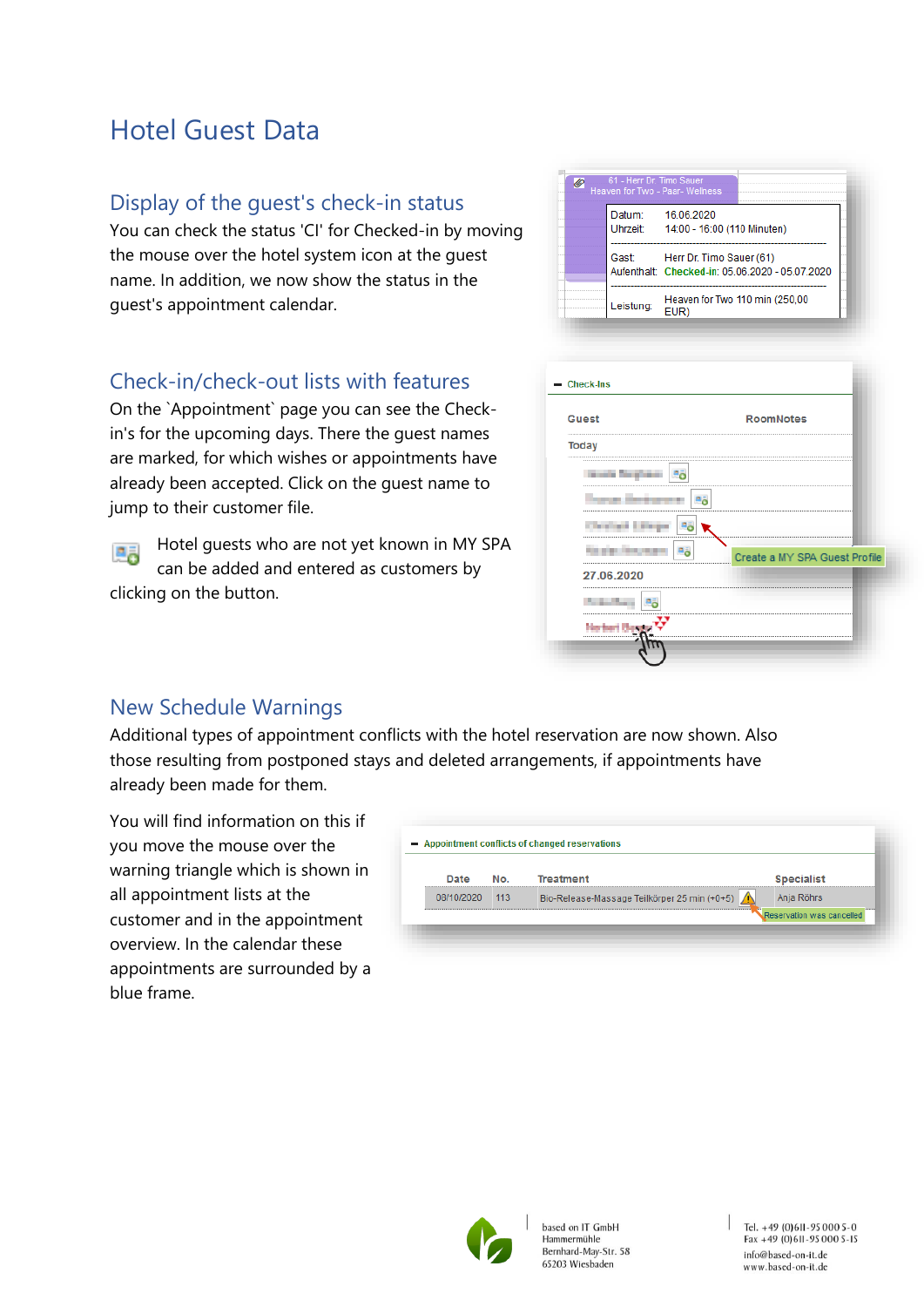## <span id="page-6-0"></span>In the Calendar

#### <span id="page-6-1"></span>Quick Search

Would you like to quickly find the dates of a guest in the calendar? You can search for a guest name or room number in the search field in the upper right corner next to the green icons. By clicking 'Enter' the dates are highlighted in black. Add further names, e.g. to see the appointments of a group.



Resolve the display by reloading the page or jumping one day forward and back again.

#### <span id="page-6-2"></span>Book , Other Appointments' in the Calendar

The appointment types offered in the calendar are defined in the master data under Master

data - Administration - Appointment types. The order of the display depends on the assigned sorting and, within the same priority, on the alphabetical order.

| <b>Treatment</b> | Other Appointment       |
|------------------|-------------------------|
|                  |                         |
| Appointment Type | Führung<br>$\checkmark$ |
| Specialist       | Führung                 |
|                  | Krankheit               |
| Date             | Meeting                 |

|         | <b>Appointment Types</b>                                         |                |                                     |                                                 |                            |               |
|---------|------------------------------------------------------------------|----------------|-------------------------------------|-------------------------------------------------|----------------------------|---------------|
| Go Back | <b>New</b>                                                       |                |                                     |                                                 |                            |               |
|         |                                                                  |                |                                     |                                                 |                            |               |
|         | (Your query returned 13 matches in total.)<br><b>Description</b> | Color          | <b>Productivity</b>                 | <b>Show</b>                                     | <b>Display Sort active</b> |               |
|         | $\triangle$ $\overline{\mathbf{v}}$                              |                | $\triangle$ $\overline{\mathbf{v}}$ | presence<br>$\triangle$ $\overline{\mathbf{v}}$ | Order<br>▲▼                | ▲▼            |
|         | Führung                                                          | <b>Führung</b> | 50%                                 | s                                               |                            | ৶             |
|         | Krankheit                                                        | Krankheit      | 0%                                  | ×                                               |                            | s             |
|         | Meeting                                                          | Meeting        | 100%                                | A                                               |                            | $\mathscr{A}$ |

#### <span id="page-6-3"></span>Start Time

The start time of an appointment that you book in the calendar can now be entered in the Start field.

| <b>Treatment</b> | Other Appointment                               |
|------------------|-------------------------------------------------|
| <b>Treatment</b> | Ayurveda Massage 90 min (+0+10)<br>$\checkmark$ |
| Room/Ressource   | Massage 1<br>$\checkmark$                       |
| Specialist       | Andreas                                         |
| Date             | 07/29/2020                                      |
|                  |                                                 |
| Start            | 16:00<br>bis 17:40                              |
| Price            | 100,00<br><b>EUR</b>                            |
| Guest            |                                                 |



based on IT GmbH Hammermühle Bernhard-May-Str. 58 65203 Wiesbaden

Tel. +49 (0)611-95 000 5-0<br>Fax +49 (0)611-95 000 5-15 info@based-on-it.de www.based-on-it.de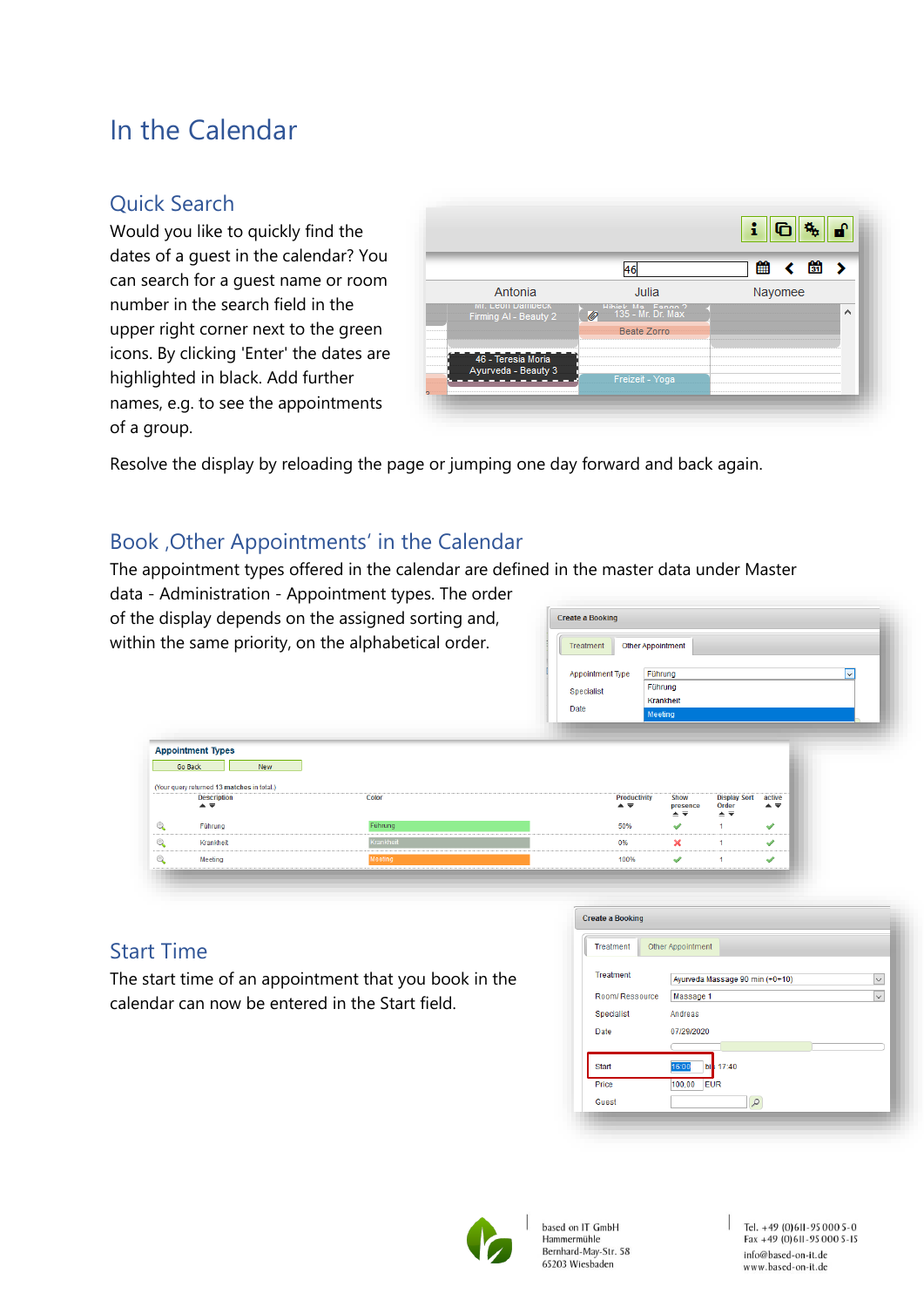# <span id="page-7-0"></span>Menu Item `Appointments`

### <span id="page-7-1"></span>**Employee plan PDF**

The guest information and comments have been extended: the plan also shows the corresponding package during treatment. The guest's room number and stay are shown beneath the guest name, if a hotel system is connected.

| Date       | Time            | Treatment                                          | Customer                 | Room                 |
|------------|-----------------|----------------------------------------------------|--------------------------|----------------------|
| 06/16/2020 | $14.00 - 16.00$ | Heaven for Two 110 min                             | Timo Sauer, 53           | <b>Paar-Wellness</b> |
|            |                 | $(+0+10)$                                          | R. 61, 06/05/-07/05/2020 |                      |
|            |                 | Serve two glasses champagne! No lavender fragrance |                          |                      |

In the info area, the (internal) comment of the application is displayed before the quest and appointment notes. You can store this comment in the Master Data - Treatments.

This information is also displayed in the new room plan.

#### <span id="page-7-2"></span>Room Plan PDF

In addition to the daily schedule PDF for employees, you can now also create a daily PDF for each room. You can find it on the 'Appointments' page righthand side of the employee plan.

#### <span id="page-7-3"></span>Setup Preview Period

Open packages and treatment requests for which appointments have not yet been made can always be viewed in full under New booking - Prebookings. On the 'Appointments' page, these are only shown when the stay is imminent. You can now set the deadline for this yourself under Master data - Shop data - Settings for the PMS connection. Choose a period between 3 and thirty days.

| <b>PMS Connection</b>                                 | З  | PS          |
|-------------------------------------------------------|----|-------------|
| <b>Hotel Property ID</b>                              |    |             |
|                                                       | 10 | 7.6.121.162 |
| Password                                              | 14 | word        |
| <b>Automatic billing</b>                              | 21 |             |
| <b>Post-Processing time for</b><br>automatic transfer | 30 |             |
| <b>Preview in Days</b>                                | 10 |             |

#### <span id="page-7-4"></span>**Birthdays**

Until now, the guests' birthdays were always displayed for the current day. You can now control these using the date selection at the top.

#### <span id="page-7-5"></span>Edit Reminders

On the 'Appointments' page reminders are shown, which you can define at the customer mask. If you want to move or edit a reminder, click on the guest name to jump to the customer mask.

If there is nothing else to do, click on the done icon to delete the entry.

| <b>Reminder Date</b> | Customer              | Group     | Phone       | Comment                       |                         |
|----------------------|-----------------------|-----------|-------------|-------------------------------|-------------------------|
| 06/23/2020           | <b>Martina Gedeck</b> | Jahresabo | 0123-456789 | Offer new annual subscription | $\overline{\mathbf{C}}$ |



based on IT GmbH Hammermühle Bernhard-May-Str. 58 65203 Wiesbaden

 $|$  Tel. +49 (0) 611 - 95 000 5 - 0  $Fax + 49(0)611 - 950005 - 15$ info@based-on-it.de www.based-on-it.de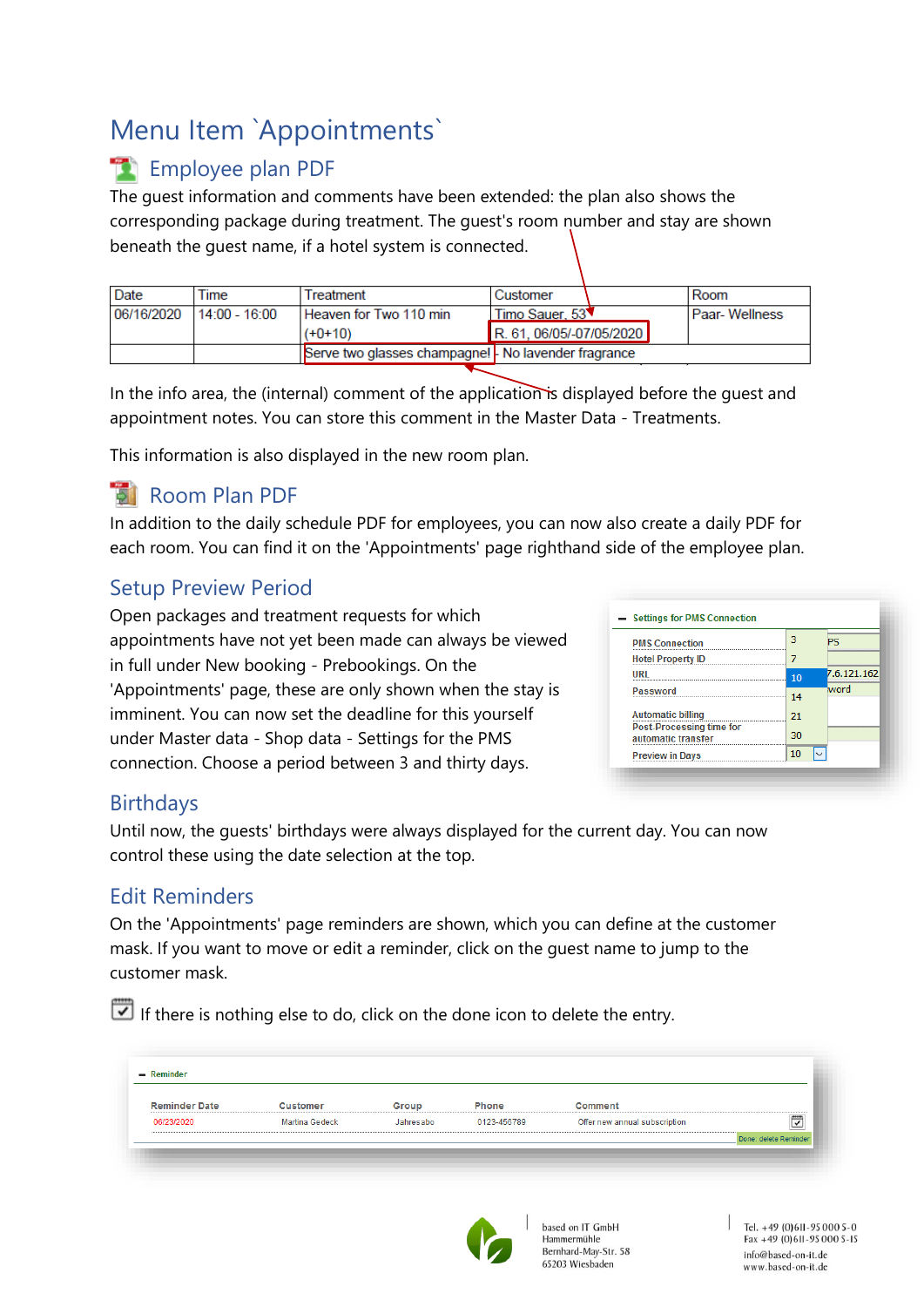# <span id="page-8-0"></span>Duty Roster and Working Hours

#### <span id="page-8-1"></span>Authorisation for Editing

The processing of employee data is linked to the 'Admin' authorisation. A new option is that employees with lower right level can now also be set up with the authorisation to maintain duty rosters.

In the employee's data you will find a new option , Authorized for Duty Roster':

| Fallhack                          |                                                                                                                |
|-----------------------------------|----------------------------------------------------------------------------------------------------------------|
| <b>Authorized for Billing</b>     |                                                                                                                |
| <b>Authorized for Duty Roster</b> |                                                                                                                |
|                                   | With this authorization, the employee can maintain duty rosters, but cannot view or edit employee master data. |

By setting this authorization, the sub-menu item 'Working time' can be enabled for each employee, whether user, master or supervisor.

| <b>PA</b>    |             | Beauty & Wellness |           |                      |
|--------------|-------------|-------------------|-----------|----------------------|
| Appointments | New Booking | Scheduler         | Customers | <b>Main Settings</b> |
|              |             |                   |           | Work Time            |

#### <span id="page-8-2"></span>Duty Roster Printouts

A weekly duty roster of all employees for a specific week can be created directly in the Working Time view.

| Appointments          | New Booking     |          |                |             |    | Scheduler         |                | <b>Main Settings</b><br>Reporting<br><b>Customers</b>   |
|-----------------------|-----------------|----------|----------------|-------------|----|-------------------|----------------|---------------------------------------------------------|
| <b>Work Time</b>      |                 |          |                |             |    |                   |                |                                                         |
| Please choose a week: | $\bullet$       |          |                | August 2020 |    |                   | $\bullet$      | Week 32/2020 from 08/03/2020-08/09/2020                 |
|                       | Мо              |          |                |             |    | Tu We Th Fr Sa Su |                | Duty roster                                             |
|                       |                 |          |                |             |    |                   | $\overline{2}$ | Print the roster of all employees for the selected week |
|                       | 3               | $\Delta$ | 5 <sup>5</sup> | 6           | -7 | 8                 | 9              |                                                         |
|                       | 10 <sup>1</sup> | 11       | 12             | 13          | 14 | 15                | 16             |                                                         |
|                       | 17              | 18       | 19             | 20          | 21 | 22                | 23             |                                                         |
|                       | 24              | 25       |                |             |    | 26 27 28 29       | 30             |                                                         |
|                       | 31              |          |                |             |    |                   |                |                                                         |

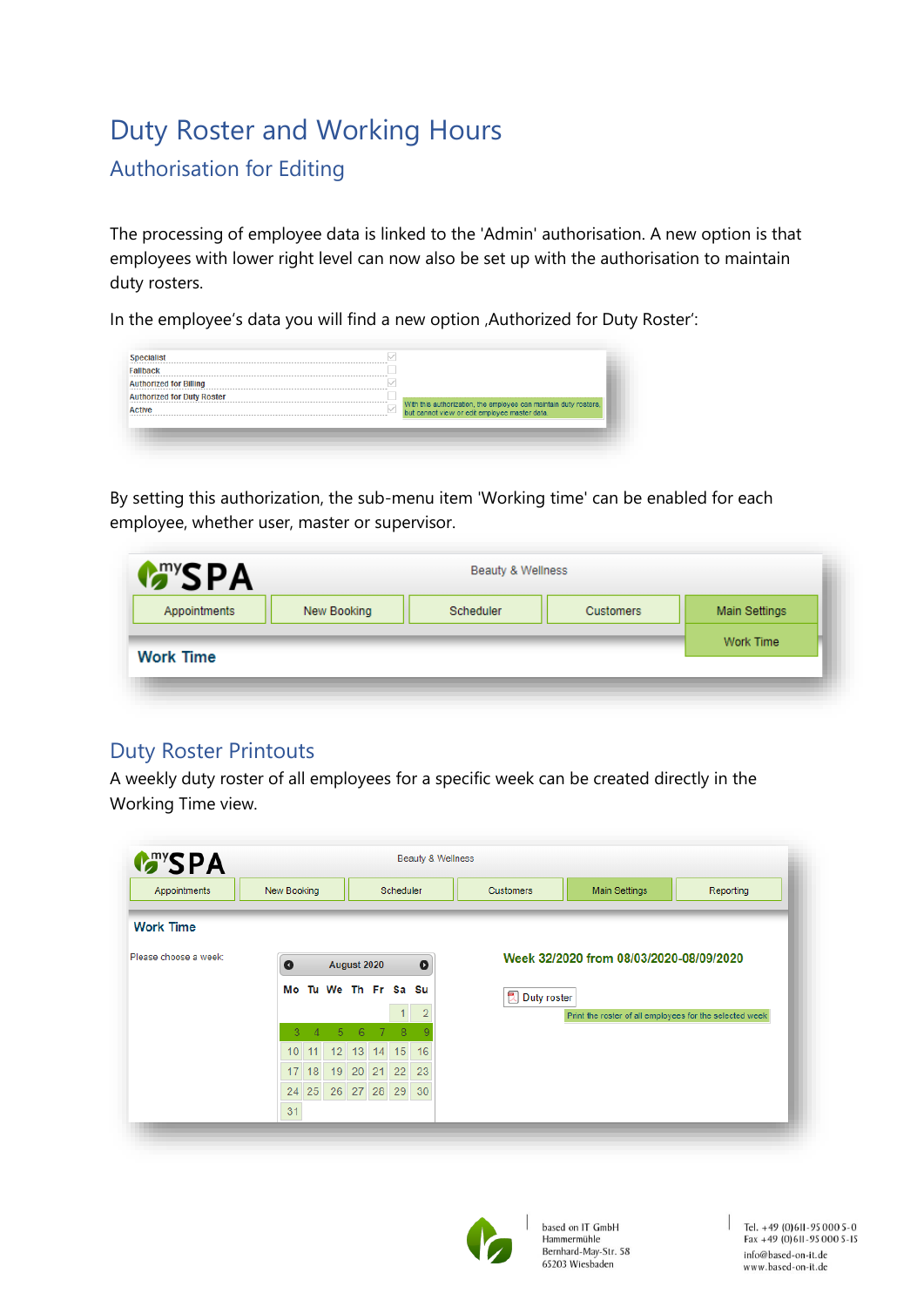If you now click on the detailed view of an employee, you can print the monthly duty schedule of the selected employee.

| Appointments<br><b>Work Time</b> | New Booking<br>Scheduler                                                                                                                                           | Name<br>Week<br><b>Template</b>                                                                                                                   | Mrs Alexandra Adams<br>32/2020<br>$\check{ }$                                                                                                                      | <b>ス</b> Duty Roster<br>Only this week v                                                                                                                | Print the roster of the employee for the month in which the selected week falls. |           |
|----------------------------------|--------------------------------------------------------------------------------------------------------------------------------------------------------------------|---------------------------------------------------------------------------------------------------------------------------------------------------|--------------------------------------------------------------------------------------------------------------------------------------------------------------------|---------------------------------------------------------------------------------------------------------------------------------------------------------|----------------------------------------------------------------------------------|-----------|
| Please choose a week:            | $\circ$<br>August 2020<br>Tu We Th Fr Sa Su<br><b>Mo</b><br>$\vert$ 1<br>3 4 5 6 7 8<br>10 11 12 13 14 15 16<br>17 18 19 20 21 22 23<br>24 25 26 27 28 29 30<br>31 | <b>Working Week</b><br>$\circ$<br>Weekday<br>Monday<br>Tuesday<br>$\overline{2}$<br>Wednesday<br>Thursday<br>Friday<br>Saturday<br>Sunday<br>Save | <b>Work Start</b><br><b>Work End</b><br>09:00<br>19:00<br>19:00<br>09:00<br>00:00<br>00:00<br>09:00<br>19:00<br>09:00<br>19:00<br>00:00<br>00:00<br>00:00<br>00:00 | break from<br>break until<br>12:00<br>13:00<br>00:00<br>00:00<br>00:00<br>00:00<br>00:00<br>00:00<br>00:00<br>00:00<br>00:00<br>00:00<br>00:00<br>00:00 |                                                                                  |           |
| Employee                         | Monday, 08/03/2020                                                                                                                                                 | Tuesday, 08/04/2020                                                                                                                               | Wednesday, 08/05/2020                                                                                                                                              | Thursday, 08/06/2020                                                                                                                                    | Friday, 08/07/2020                                                               | Saturday, |
| Alexandra Adams                  | <b>THE BENERAL</b>                                                                                                                                                 | <b>THE REAL PROPERTY</b>                                                                                                                          | .                                                                                                                                                                  | <b>STERN FROM A</b>                                                                                                                                     | <b>THE REAL PROPERTY</b>                                                         |           |

The working hours are printed according to the planning. You can find the actual working times in the new report 'Working Times'.

#### <span id="page-9-0"></span>Working Time Report and Archive

You can find the actual working times in the new report 'Working times'. There we also show the working times as a view and offer an export function, which you can still find in the 'Commission Report'. In addition, we have set up an archive function that automatically archives the working times of the previous year after the first quarter of the new year.



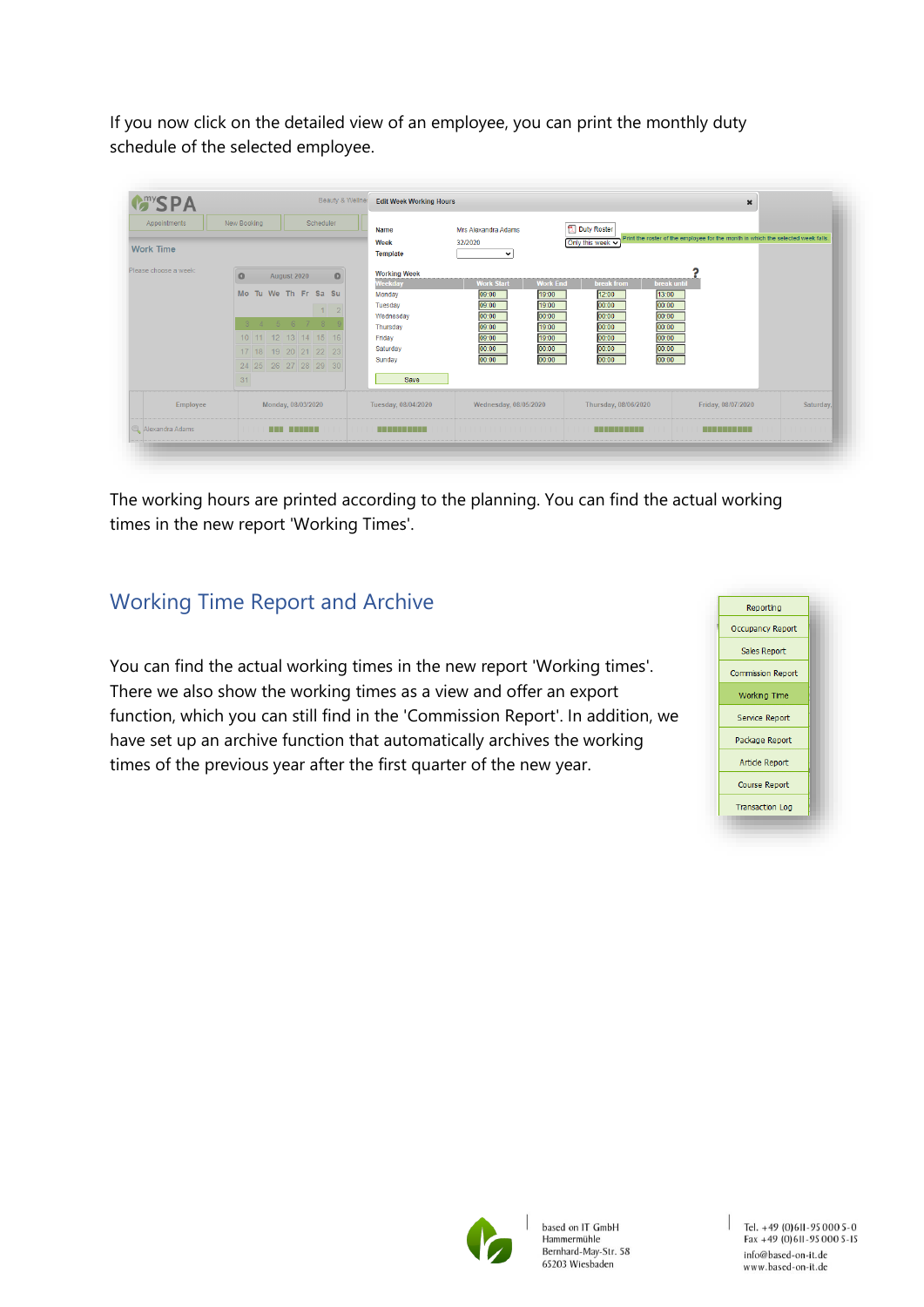## <span id="page-10-0"></span>**Treatments**

#### <span id="page-10-1"></span>Treatment Notes

Under Master Data - Treatment, you can define an internal remark if employees have something to consider during this treatment or if an additional service is to be performed. This comment is displayed on the employee and room plans and in the appointment detail.

| Color (background / font)         | Evample Text                 |
|-----------------------------------|------------------------------|
| Comment (only visible internally) | Serve two glasses champagne! |

| Date:             | 30.07.2020                                    |
|-------------------|-----------------------------------------------|
| Time:             | 14:55 - 16:55 (110 Minutes)                   |
| Guest:            | Jan Radmacher                                 |
| Service:          | Heaven for Two 110 min (250,00 EUR)           |
| 2. Guest          | 2. quest unknown                              |
| Room:             | Specialist: Alexandra Adams, Andreas Olenberg |
| Created by: Admin | Paar-Wellness                                 |
|                   | Serve two glasses champagne!                  |

#### <span id="page-10-2"></span>Treatments/ Courses for Packages only

In the master data of treatments and courses, you can flag an offer as 'Only available as a package' in the details. This service is then not offered for booking as an individual service.

| Rooms/Device   | Beauty 1, Beauty 2, Beauty 3 |          |                                                |                |                   |            |                    |        |
|----------------|------------------------------|----------|------------------------------------------------|----------------|-------------------|------------|--------------------|--------|
|                |                              |          |                                                |                |                   |            |                    |        |
|                | (min)                        | (min)    | Duration Preprocessing Postprocessing<br>(min) | Price<br>(EUR) | <b>Account ID</b> | <b>VAT</b> | Раскас<br>only<br> | active |
|                | 10                           | 0        | 5                                              | 5.00           | 6862              | 19.00      |                    |        |
| <b>Details</b> | 20                           | $\Omega$ | 5                                              | 10.00          | 6860              | 19.00      |                    |        |

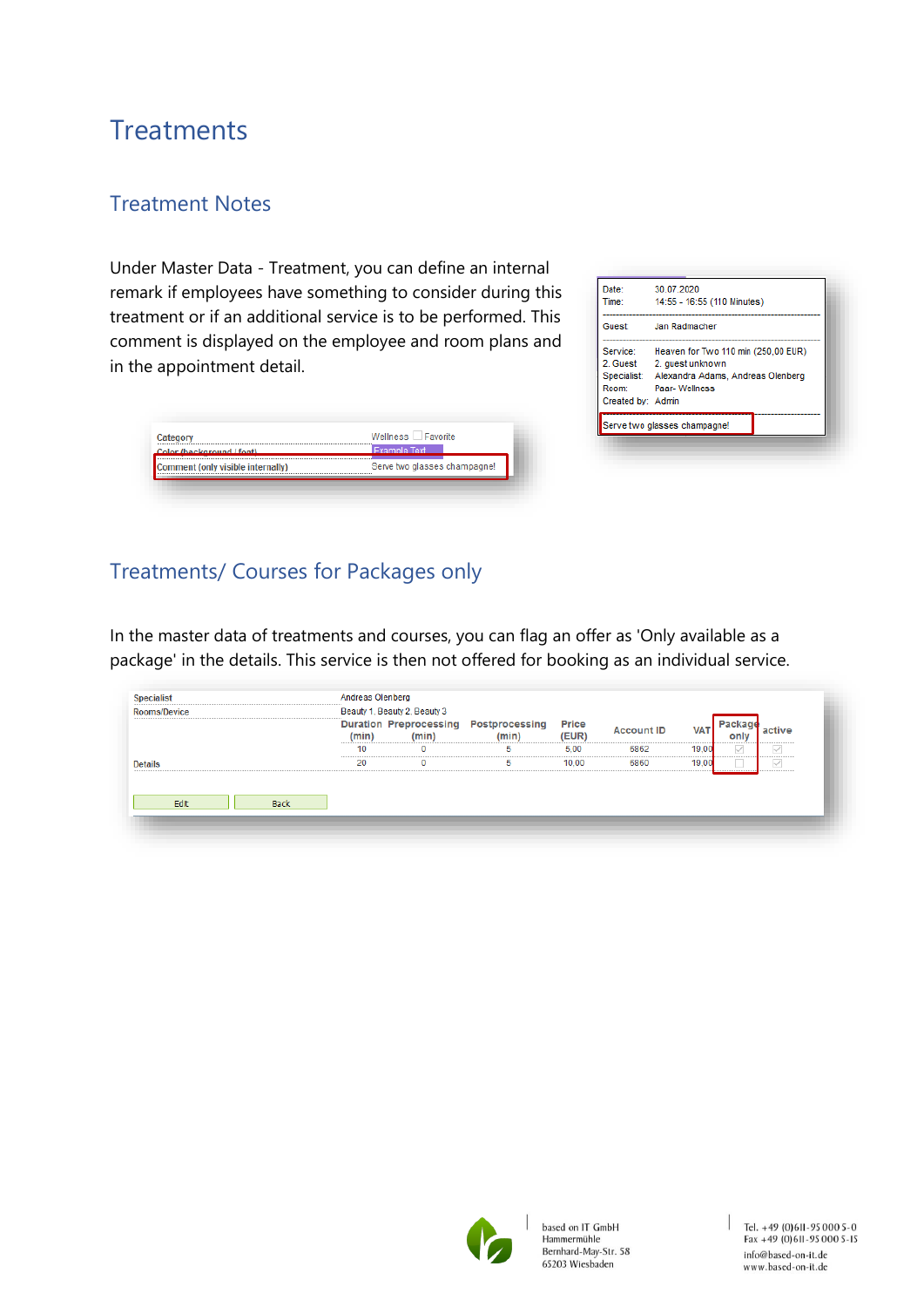## <span id="page-11-0"></span>Settlements

#### <span id="page-11-1"></span>MY POS Spa Cashpoint with German Fiscalisation

If you have licensed the MY POS cash register system for the settlement of Day Spa guests and direct payers, you can now also connect a technical security device (TSE). We offer both the Fiskaltrust Cloud Service and the connection of a TSE in an Epson fiscal printer. Please contact us for the installation.



#### <span id="page-11-2"></span>Sales assignment of free article sales

In the case of an article sale, that is not linked to a treatment, you now have the option of selecting the employee to whom the sales are to be allocated. Here all active employees of the shop are offered, preselected is the employee who is currently doing the billing.

| Article<br>HyaPUR - Green 9<br>$\checkmark$                                                             | Sold by<br>Alexandra Adams $\sim$ | Price<br>128,00<br><b>EUR</b> | <b>End price</b><br>128,00<br><b>EUR</b> |
|---------------------------------------------------------------------------------------------------------|-----------------------------------|-------------------------------|------------------------------------------|
| Admin<br><b>Tip for</b><br>$\check{ }$<br>Other Payment $\sim$<br>Payment Method<br>Discount percentage |                                   |                               | <b>EUR</b>                               |
| l.<br>Pay/ Delivery note<br>Pay                                                                         |                                   |                               |                                          |

#### <span id="page-11-3"></span>Cashier / Transfer Report

Under Reporting - Transaction Log we now show more details about the guest name and billed services. Under 'Advanced search' you will find an export that you can limit by time period. In this way, you can create a report for a specific period and, if necessary, for specific payment types.

| <b>Transaction-Log</b>                                                        |      |                                                                        |                                     |     |                         |      |                                                     |                                           |          |                                                |
|-------------------------------------------------------------------------------|------|------------------------------------------------------------------------|-------------------------------------|-----|-------------------------|------|-----------------------------------------------------|-------------------------------------------|----------|------------------------------------------------|
|                                                                               |      | Start Search                                                           |                                     |     | <b>Extended Search</b>  |      |                                                     |                                           |          |                                                |
| Page $1 \vee$<br>Pages $(8)$ :<br>(Your query returned 181 matches in total.) |      | $\Rightarrow$ 0 2 3  6 7 8                                             |                                     |     |                         |      |                                                     |                                           |          |                                                |
| Created<br>▴₹                                                                 | ▲▼   | <b>Posting Reservation Profile Room Guest</b><br>▼<br>$\blacktriangle$ | $\triangle$ $\overline{\mathbf{v}}$ |     |                         | Item | <b>Price</b><br>$\blacktriangle \blacktriangledown$ | <b>Description</b><br>▴₹                  |          | <b>Payment Response state</b><br>$\rightarrow$ |
| 10/17/2019 (12:15:01)                                                         | 2858 | 3111                                                                   | 12345                               |     | Markus Saarburger       | 1111 | 399,00 EUR                                          | Harmonie für zwei                         | $\Omega$ | 999                                            |
| 11/23/2019 (16:12:20)                                                         | 2971 | 5702                                                                   | 7579                                |     | <b>Fritz Neuermeier</b> | 0    | 25,00 EUR                                           | Refresh Peeling 15 min                    | $\Omega$ | 999                                            |
| 11/23/2019 (16:12:20)                                                         | 2972 | 5702                                                                   | 7579                                |     | <b>Fritz Neuermeier</b> |      | 1234 5,00 EUR                                       | Trinkgeld                                 | $\Omega$ | 999                                            |
| 07/30/2019 (13:06:49)                                                         | 2638 | 4055                                                                   | 1002                                | 73  | <b>Heinz Walter</b>     | 123  | 74.35 EUR                                           | Paarbehandlung klassisch 30 min           | 99       | 999                                            |
| 09/14/2017 (14:36:38)                                                         | 1388 | 119                                                                    | 32                                  | 108 | Anja Fischer            | 901  | 20,00 EUR                                           | protel Rückenmassage 20 min (+0+5)        | $\bf{0}$ | $\mathbf 0$                                    |
| 09/14/2017 (14:36:38)                                                         | 1389 | 119                                                                    | 32                                  | 108 | Anja Fischer            | 1234 | 10,00 EUR                                           | Trinkgeld                                 | $\Omega$ | $\mathbf 0$                                    |
| 09/14/2017 (14:36:39)                                                         | 1390 | 119                                                                    | 32                                  | 108 | Anja Fischer            | 14   | 44,00 EUR                                           | Pro-FeuchtKonz                            | $\Omega$ | $\mathbf 0$                                    |
| 09/14/2017 (14:37:20)                                                         | 1391 | 119                                                                    | 32                                  | 108 | Anja Fischer            | 901  | $-20,00$ EUR                                        | STORNO protel Rückenmassage 20 min (+0+5) | 0        | $\mathbf 0$                                    |
| 09/14/2017 (16:08:43)                                                         | 1405 | 119                                                                    | 32                                  | 108 | Anja Fischer            | 901  | 20,00 EUR                                           | protel Rückenmassage 20 min (+0+5)        | $\bf{0}$ | $\mathbf 0$                                    |
|                                                                               |      |                                                                        |                                     |     |                         |      |                                                     |                                           |          |                                                |